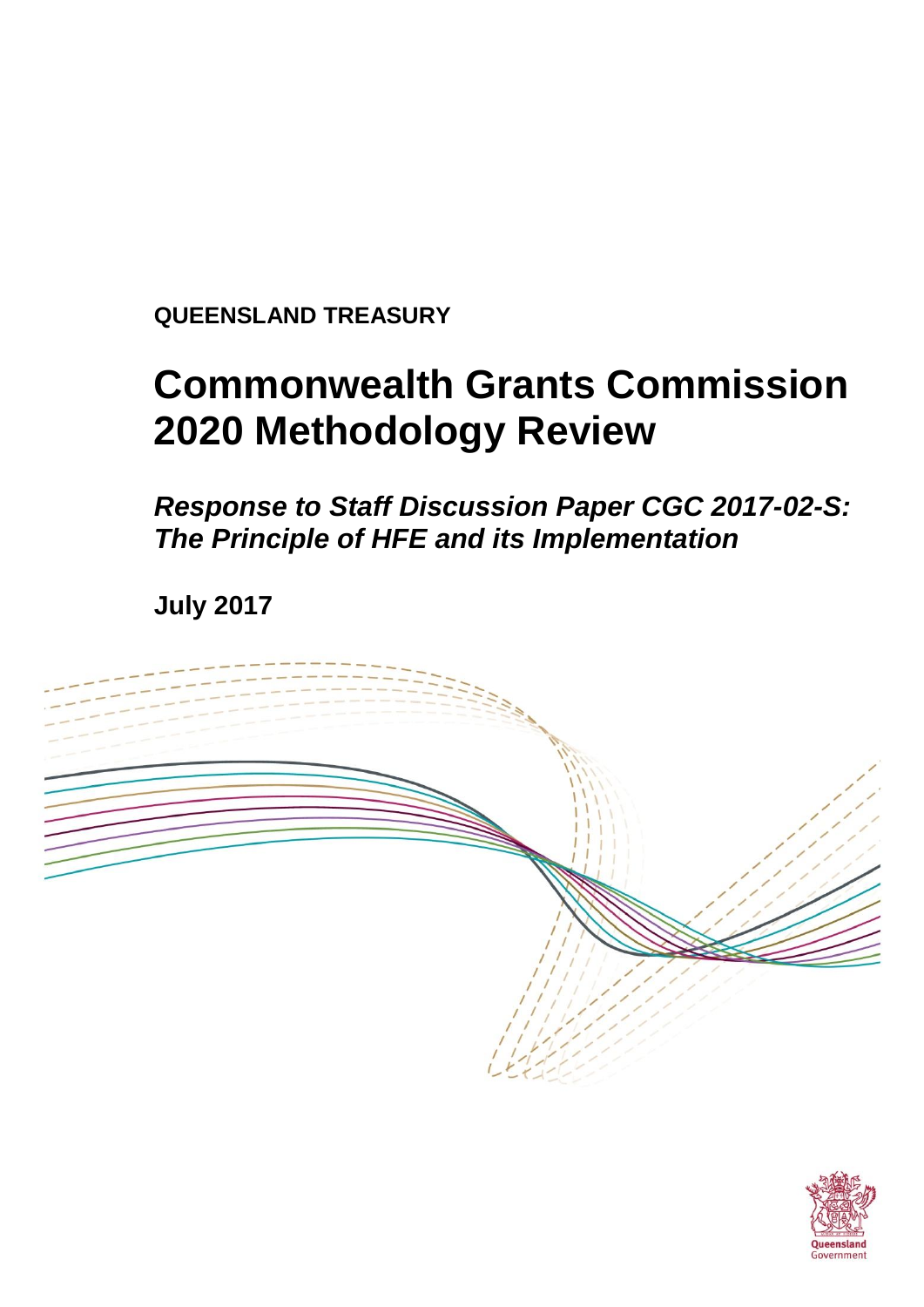#### **Contact Officer:**

David Muller Team Leader Intergovernmental Relations Team Queensland Treasury (07) 3035 6477 [David.Muller@treasury.qld.gov.au](mailto:matthew.nalder@treasury.qld.gov.au)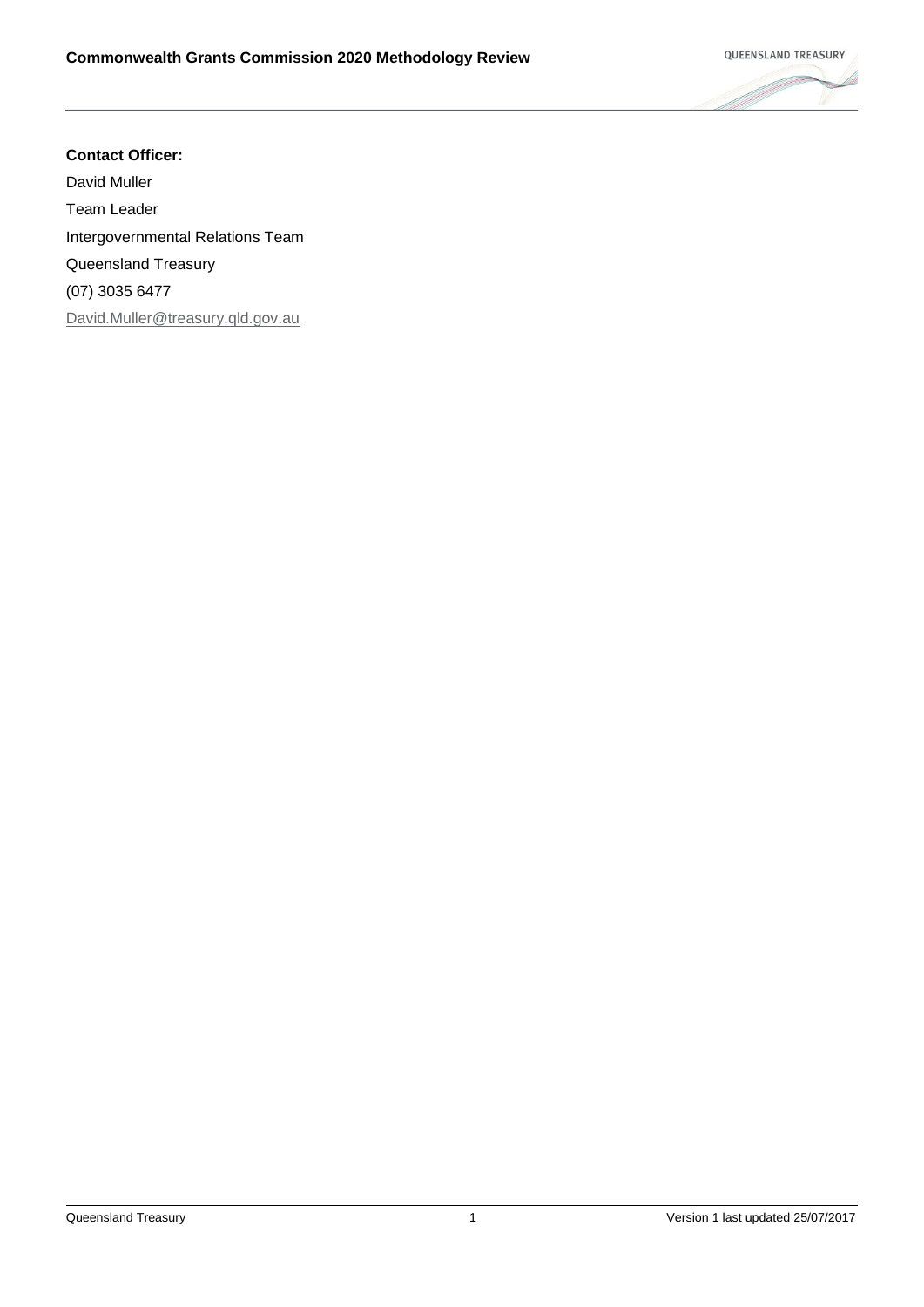# **Executive summary**

Queensland values the Commonwealth Grants Commission's (CGC) process and acknowledges the challenging and complex task at hand for the CGC in making recommendations about the implementation of Horizontal Fiscal Equalisation (HFE) in Australia. The process of HFE has considerable impacts on State finances and is arguably the most important aspect of financial relations between the Commonwealth and the States.

Queensland welcomes the opportunity to respond to the CGC's Staff Discussion Paper on the principle of HFE and its implementation. This submission focuses on the priority issues of concern and the questions the discussion paper raises. The following boxes summarise Queensland stated positions on the issues raised:

#### **Objective and definition of HFE - Queensland's position**

- While Queensland strongly supports HFE, the objective of HFE should be to provide each State and Territory with the fiscal capacity to deliver similar, rather than precisely the same levels of services and infrastructure.
- A change to the HFE definition to incorporate this would better reflect the challenges faced by the CGC including data limitations, the difficulty of separating policy choice from underlying capacity, and the need to consider simplicity, contemporaneity and transparency.

#### **Supporting principles - Queensland's position**

- Queensland supports retaining the current supporting principles but referring to them as guiding considerations.
- To improve transparency and understanding, Queensland also supports further exploration of establishing mechanisms around how the guiding considerations are used.

#### **Internal or external standards - Queensland's position**

 Queensland supports continuing to use an internal standard as the base for revenue and expense assessments.

#### **Weighted averaging and average policy - Queensland's position**

 While Queensland does not have any immediate concerns with the retention of the current approach to determining average policy, that is, it will consider any tax imposed or service provided by any State, the CGC must remain cognisant of practical issues and provide clear explanations for judgements formed to determine what average policy is.

#### **Scope of equalisation - Queensland's position**

 Queensland is broadly supportive of the current scope of equalisation. However, a change in the definition of HFE to equalise to a similar fiscal capacity could present an opportunity to review the current scope to move towards a simpler and more transparent model.

#### **Disability measurement - Queensland's position**

 In general, Queensland considers the CGC to reasonably reflect what States do and the disabilities they face. However, Queensland emphasises the importance of incorporating the most relevant and update to date data to accurately reflect what is happening.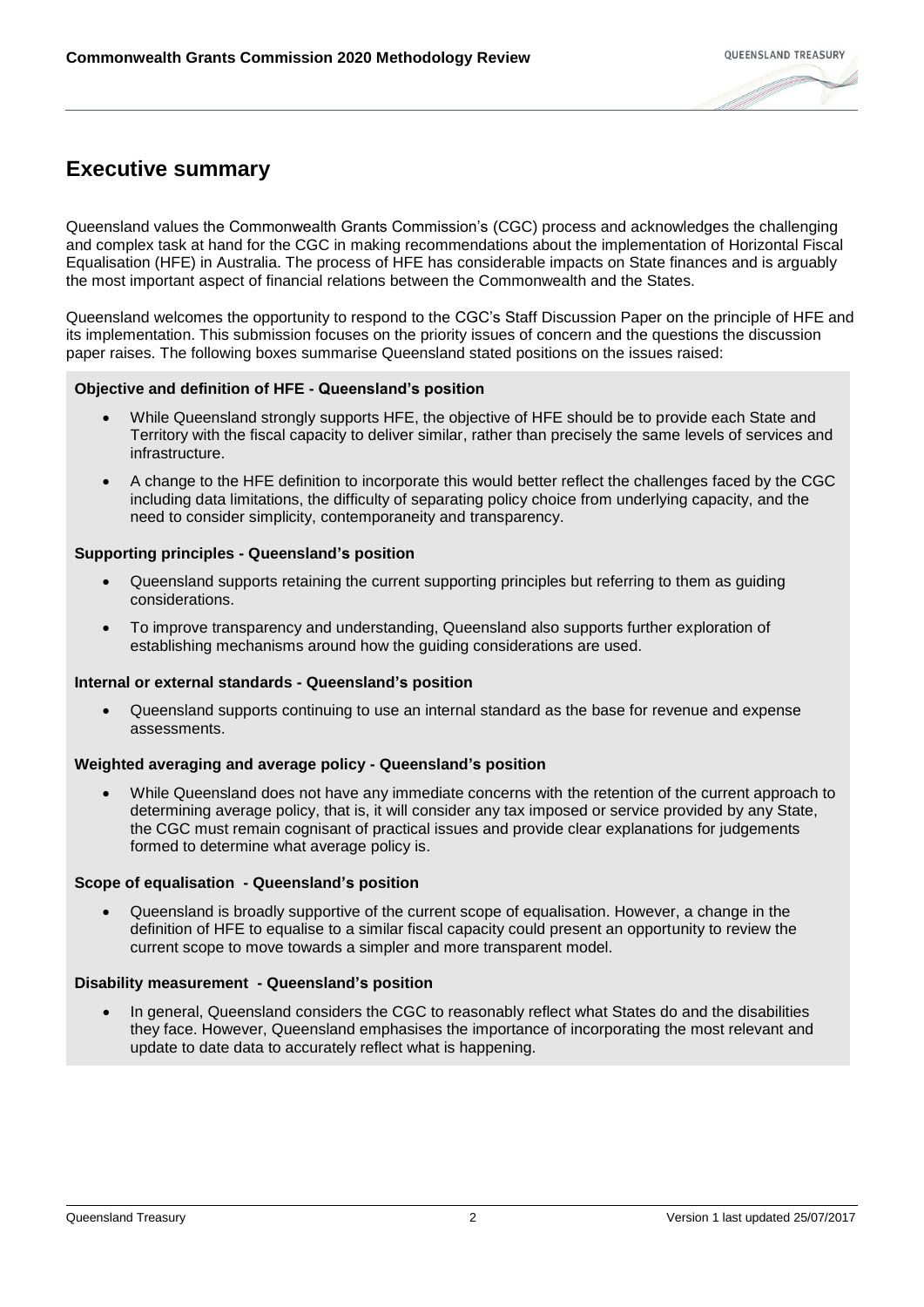#### **Policy neutrality - Queensland's position**

- Queensland does not consider the current system creates a disincentive for States to pursue economic reforms or grow their economies. While such disincentives may exist at a theoretical level, Queensland is not aware of hard evidence that these disincentives exist in practice.
- Queensland does not support the use of a State rotating average as it would add further complexity to the system, require further judgements by the CGC and would not reflect what States do.

#### **Appropriate treatment of mining revenue - Queensland's position**

 Queensland supports an aggregated mining revenue assessment rather than assessing each mineral separately to achieve policy neutrality.

#### **Practicality - Queensland's position**

- Queensland supports maintaining the uniform set of discounts, and reviewing where discounting has been used to ensure that the level used is appropriate.
- Queensland supports extending the application of discounts to cases where they could be used to more effectively respond to methodological issues which the existing framework is unable to adequately deal with.
- Further consideration and examination should be undertaken of an increase to the current materiality thresholds to \$50 per capita. However, other factors should also be considered when deciding the inclusion or otherwise of an assessment.

#### **Contemporaneity - Queensland's position**

- Queensland supports achieving contemporaneity as far as reliable data will allow. However, it should not come at the cost of simple, reliable and robust assessments with broadly stable outcomes.
- There are substantial practical limitations and complexities in implementing greater contemporaneity that mean a contemporaneous approach is unlikely to better achieve HFE than the current lagged average approach.

#### **Treatment of Commonwealth payments to States - Queensland's position**

 Queensland supports the overarching framework the CGC uses to determine if a Commonwealth payment should either impact or not impact HFE. However, any change to the treatment of Commonwealth payments is challenging given the significant variation in the basis and reason for Commonwealth payments.

#### **Assessment guidelines - Queensland's position**

 Queensland supports retaining the assessment guidelines for the 2020 Review to ensure the CGC takes a consistent approach in developing assessments and that the assessments are conceptually sound, reliable and as transparent and simple as possible.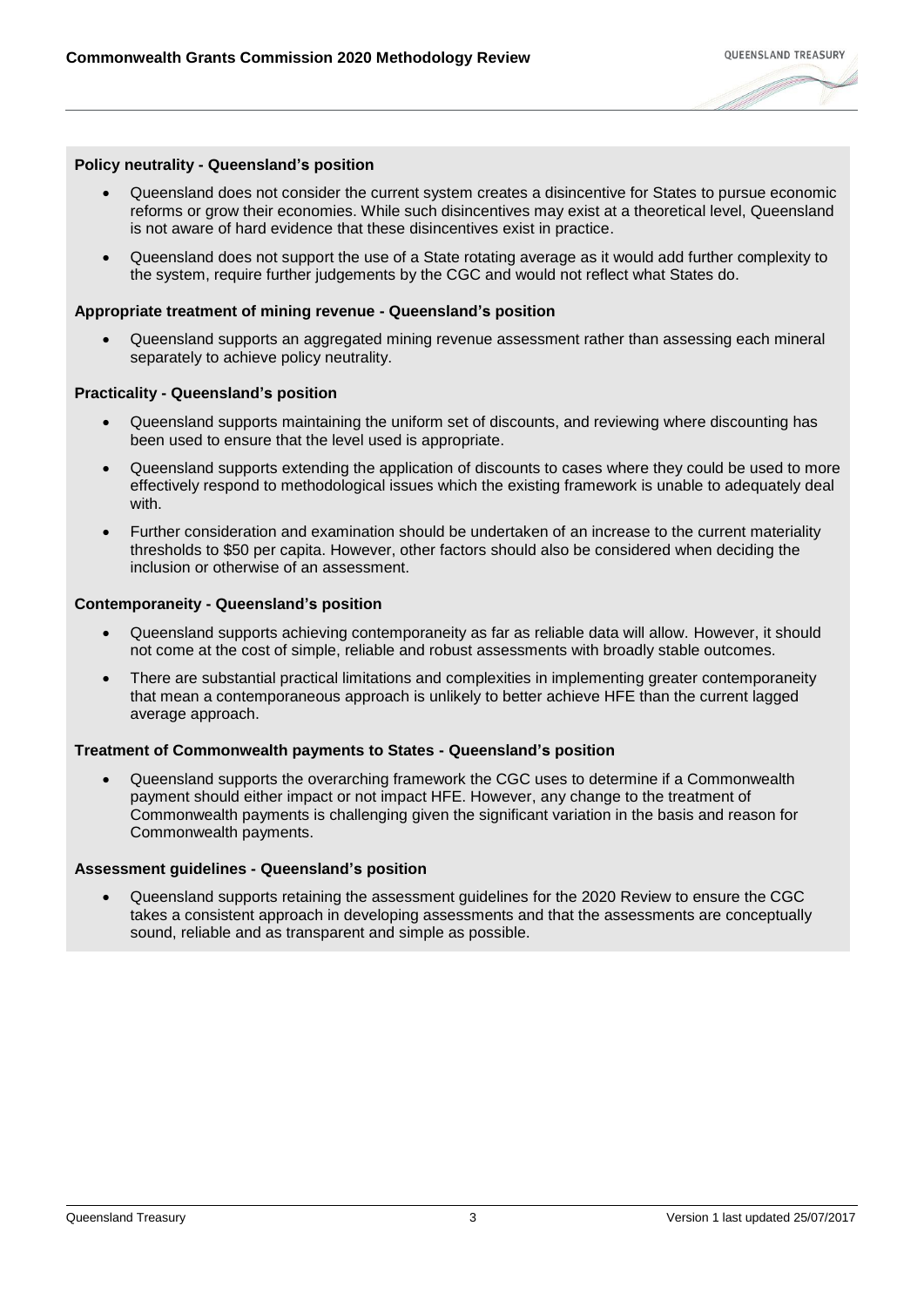# **Objective and definition of HFE**

#### **Queensland's position**

- While Queensland strongly supports HFE, the objective of HFE should be to provide each State and Territory with the fiscal capacity to deliver similar, rather than precisely the same levels of services and infrastructure.
- A change to the HFE definition to incorporate this would better reflect the challenges faced by the CGC including data limitations, the difficulty of separating policy choice from underlying capacity, and the need to consider simplicity, contemporaneity and transparency.
- 1. Queensland places great value on HFE and strongly supports it. HFE has, and has had for many years, a significant nation-wide impact and plays a key role in helping States and Territories (States) deliver similar levels of services and infrastructure to the community. Given the broad service delivery responsibilities of the States, limited access to revenue sources, and the pressures that some of those service delivery areas will face into the future, HFE is essential.
- 2. Given the significance of HFE, it is important that Australia's system of HFE is robust, is seen as credible, and receives broad support. To ensure this requires a clear understanding of the objective of equalisation – what is HFE seeking to achieve?
- 3. While noting that the answer to this will continue to generate considerable debate, Queensland suggests equalisation is most helpfully viewed as a system designed to provide each State and Territory with the fiscal capacity to deliver similar levels of services and infrastructure. It does not, however, prevent States from making policy choices about the revenue and expenditure mix and effort.
- 4. In the 2015 Methodology Review, the Commonwealth Grants Commission (CGC) articulated the objective of HFE using the definition:

*State governments should receive funding from the pool of goods and services tax such that, after allowing for material factors affecting revenues and expenditures, each would have the fiscal capacity to provide services and the associated infrastructure at the same standard, if each made the same effort to raise revenue from its own sources and operated at the same level of efficiency* 

- 5. As the CGC acknowledges in the Staff Discussion Paper, *SDP 2017-02-S The Principle of HFE and its Implementation*, this definition has as its aspirational goal, precise (or complete) equalisation. However, despite the dedication of the CGC, this aspirational goal has proved elusive and impediments such as data limitations, the difficulty of separating policy choice from underlying capacity, and the need to consider simplicity, contemporaneity and transparency, have all meant that HFE has probably never provided States with precisely the same fiscal capacity. It has also led to criticisms of false precision. As a result, the CGC have incorporated concepts such as materiality and practicality into its consideration of achieving HFE. Viewing the aim of the system as seeking to achieve similar capacities recognises the challenges faced by the CGC.
- 6. To reflect these challenges, Queensland suggests the definition of HFE should be recast to better reflect what is possible and what actually happens.
- 7. Queensland's objective for HFE allows for the consideration of a wider range of approaches to deliver equalisation. An objective that seeks to equalise to similar levels has the potential to create a simpler and more transparent system which does not attempt to adjust for every possible factor and is likely to be less subject to the criticisms of false precision that are sometimes directed at the current system.
- 8. The CGC's 2020 Methodology Review (2020 Review) and Productivity Commission Inquiry into HFE offer the opportunity to comprehensively review how HFE is conceptualised, how it is implemented, and ultimately whether there are alternative options that will more effectively achieve the desired objective.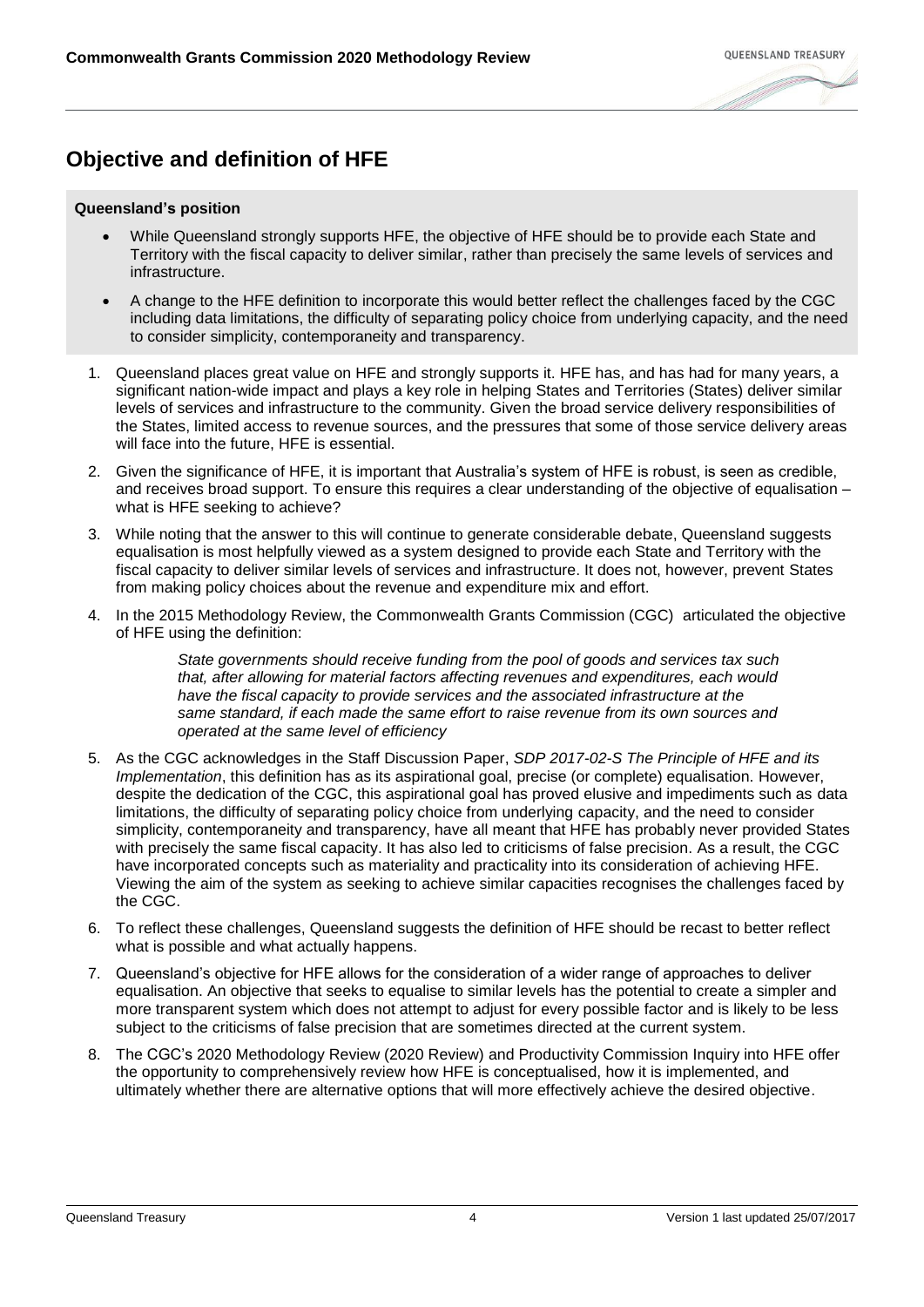- 9. The CGC has the capacity to ask these questions and re-examine the definition of HFE within is current terms of reference and the *Intergovernmental Agreement of Federal Financial Relations* (as amended). The current objective of HFE is a construct of the CGC and previous legislative wording in the *States (Personal Income Tax Sharing) Amendment Act 1976* has only ever required equalisation to be 'not appreciably different'. Accordingly, a revised definition can be considered and implemented within the 2020 Review's terms of reference.
- 10. While some may argue that a change to the definition to incorporate 'similar' rather than 'same' is unnecessary and potentially confusing, Queensland does not consider it would result in any more judgement or interpretation than the current system and in many circumstances would allow the CGC to utilise simpler, more robust and transparent processes.
- 11. Clearly stating HFE seeks to deliver similar levels of service and infrastructure would create a more readily understood, credible and robust system that would increase confidence in it and lead to greater support of the system and the CGC's work.

# **Supporting principles**

- Queensland supports retaining the current supporting principles but referring to them as guiding considerations.
- To improve transparency and understanding, Queensland also supports further exploration of establishing mechanisms around how the guiding considerations are used.
- 12. The CGC has a well-developed set of supporting principles that allow equalisation to be implemented by methods that it considers:
	- reflect what States collectively do;
	- are policy neutral;
	- are practical; and
	- deliver relativities that as far as possible, are appropriate to the application year (contemporaneous relativities).
- 13. However, the mechanisms for exercising judgements and weighing competing principles are comparatively less well understood.
- 14. As such Queensland is supportive of efforts to provide greater clarity and transparency around how the principles are utilised by the CGC. Recasting the supporting principles as 'guiding considerations' and establishing a hierarchy could help to achieve this and allow the CGC to better articulate how each consideration has been applied in the equalisation process and, more importantly, the judgements employed by the CGC.
- 15. However, Queensland views the guiding considerations as concepts used by the CGC to help it achieve HFE. They do not override HFE, and it is therefore unclear how the guiding considerations could sit alongside HFE as a first order principle (as outlined in Table 1 in the CGC's Staff Discussion Paper). Rather, Queensland would suggest a hierarchy be provided around the guiding considerations below the objective of HFE.
- 16. In considering how such a hierarchy could be ordered, Queensland would emphasise the importance of practicality, particularly the element of simplicity, across all the structural elements of the system (i.e. scope, disabilities and assessment methods). Simplicity must be a key consideration in helping build the credibility and robustness of the system. The HFE process can be a black box for many outside those directly involved, yet, through the large redistributions of GST it generates, it can significantly impact on the services and infrastructure delivered to them by their State governments. As such ensuring confidence and support in the system must be a key focus.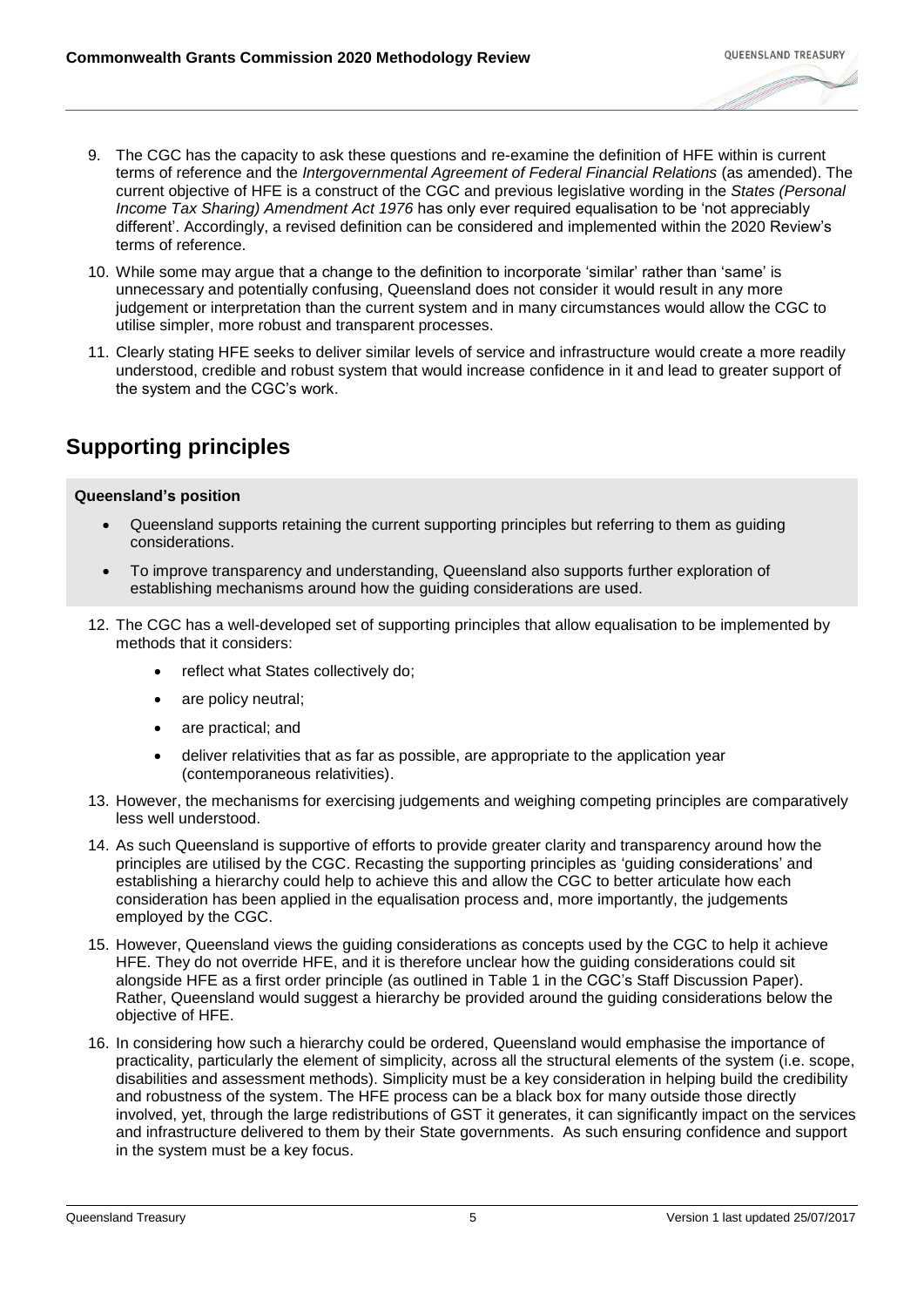- 17. Queensland also considers 'what States do' is critical when determining the scope of revenues and expenses to be assessed and when identifying the factors (disabilities) affecting State finances. This reflects the significant underlying differences that exist between States, including the significantly higher costs Queensland faces in delivering services to a more decentralised State.
- 18. Queensland emphasises the importance of 'policy neutrality' when considering the CGC's assessment methods. HFE should not undermine or compromise the returns of government policy, and the impact on the HFE process should not be allowed to be a significant consideration in the making of expenditure and revenue decisions by policy makers. While this is usually the case, the current treatment of mining revenue is resulting in a situation where equalisation is achieved at the expense of all other considerations and the Mining Revenue assessment does not reflect the true tax base capacity of certain States. In this regard, the current mining assessment approach is leading to an inferior HFE outcome and reinforces the need for reform of that assessment.
- 19. Under an objective of HFE of seeking to achieve similar fiscal capacities, greater importance would need to be placed on the guiding considerations in outlining how the CGC has achieved HFE. A hierarchy for the considerations would provide the CGC with the framework to explain its decision making and judgements and provide greater transparency to stakeholders.

# **What States do**

#### **Internal or external standards**

- Queensland supports continuing to use an internal standard as the base for revenue and expense assessments.
- 20. There appear to be some limitations with the current approach, however, it does have a strong basis in what States actually do, rather than trying to create a nominal approach which is likely to be subjective or directive (that is, potentially reducing State sovereignty).
- 21. The key challenge with the option of creating an external standard will be the subjectivity involved. For example, when setting an external standard, who should decide what services should be provided, at what standards they should be provided or how and where they should be provided. These are important questions, but also inherently subjective and arguably value-based questions, and they are best answered by democratically-elected State governments. The use of internal standards means that the CGC does not need to make such judgements.
- 22. Additionally, there are questions around the level of detail such standards should be to be workable could they be broad based or would they need to be at a very fine detail so that all States understand to what standard they will be held account.
- 23. Any adjustment of standards to achieve certain policy objectives beyond HFE and the guiding considerations would be a significant change in the practice of the CGC and presumably outside the 2020 Review terms of reference. However, Queensland is sympathetic to arguments, in certain situations, that the use of external standards could help achieve policy neutrality or preserve incentives that would exist in the absence of HFE. But establishing the right standard is vital for such a system to deliver real benefits and there remain significant data limitations which prevent external standards from being implemented.
- 24. Further consideration and significant justification of such issues needs to be considered by the CGC before external standards could be implemented. Adopting an external standard would carry the risk of both adding complication to the current system and producing unintended consequences.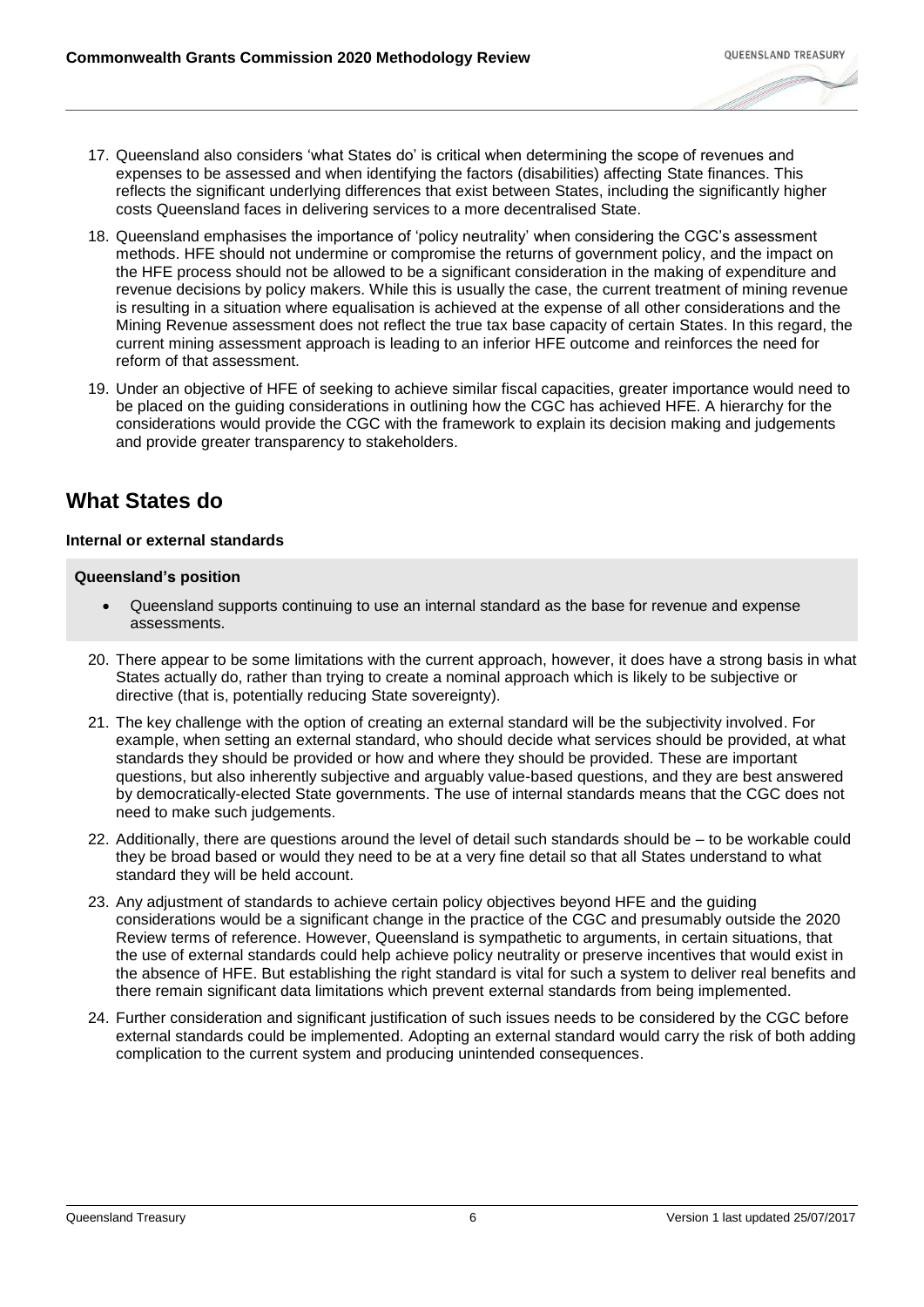#### **Weighted averaging and average policy**

#### **Queensland's position**

- While Queensland does not have any immediate concerns with the retention of the current approach to determining average policy, that is, it will consider any tax imposed or service provided by any State, the CGC must remain cognisant of practical issues and provide clear explanations for judgements formed to determine what average policy is.
- 25. Queensland appreciates the conceptual basis for the approach the CGC adopted in the 2015 Methodology Review to determine average policy – that is it will consider any tax imposed or service provided by any State to be part of what States do collectively, as better reflection of 'what States do'.
- 26. The previous approach which required a majority of States and a majority of the tax or service base to be affected, for an activity to be accepted as average policy, had the potential for a unique tax or service to have no impact on the GST distribution.
- 27. However, the weighted average approach can create practical challenges and has the potential to compromise the guiding consideration of policy neutrality in certain instances. In particular, where a States dominates a tax base or service provision or when a State prohibits a tax base being accessed, Queensland has concerns around whether the weighted average approach is delivering a policy neutral outcome. This is currently the case for the Mining Revenue assessment and its treatment of individual commodity revenue streams and for onshore gas development.
- 28. Additionally, it is often problematic for States to provide the data required to assess revenue capacity or service delivery needs reliably in areas they do not raise revenues or provide services.
- 29. One possible approach the CGC could consider in such circumstances is applying the weighted average approach to higher level categories. For example, rather than averaging revenue from individual minerals such iron ore or coal, the mining assessment could be performed on total mining revenue. Along with many other assessment methods, there is a question of whether the level of detail currently used in the system is leading to a better HFE outcome or overcomplicates the assessment reducing confidence in the system.
- 30. Queensland appreciates this proposal will not resolve all the practical issues faced by the CGC. In other situations, it is essential for the CGC to disclose in greater detail its decision making process with emphasise on what judgements have been used. This information should be clearly relayed and explain how it is consistent with the guiding considerations.

#### **Scope of equalisation**

- Queensland is broadly supportive of the current scope of equalisation. However, a change in the definition of HFE to equalise to a similar fiscal capacity could present an opportunity to review the current scope to move towards a simpler and more transparent model.
- 31. The current scope of equalisation reflects the services State governments provide, the infrastructure States build and the revenue States raise. This comprehensive scope includes all State general government type activities.
- 32. Within the confines of the current objective of HFE, Queensland is broadly comfortable with this scope. However, a change to the definition of HFE to reflect providing States with similar fiscal capacities would allow the CGC to review the current scope to move towards a simpler model. This could include further consideration of only capturing core services or disabilities or broader revenue measures.
- 33. The scope of equalisation should not be expanded to include local government activities. There are significant differences in roles and responsibilities between States for the local government sector and attempting to reflect this would add further complexity to the system.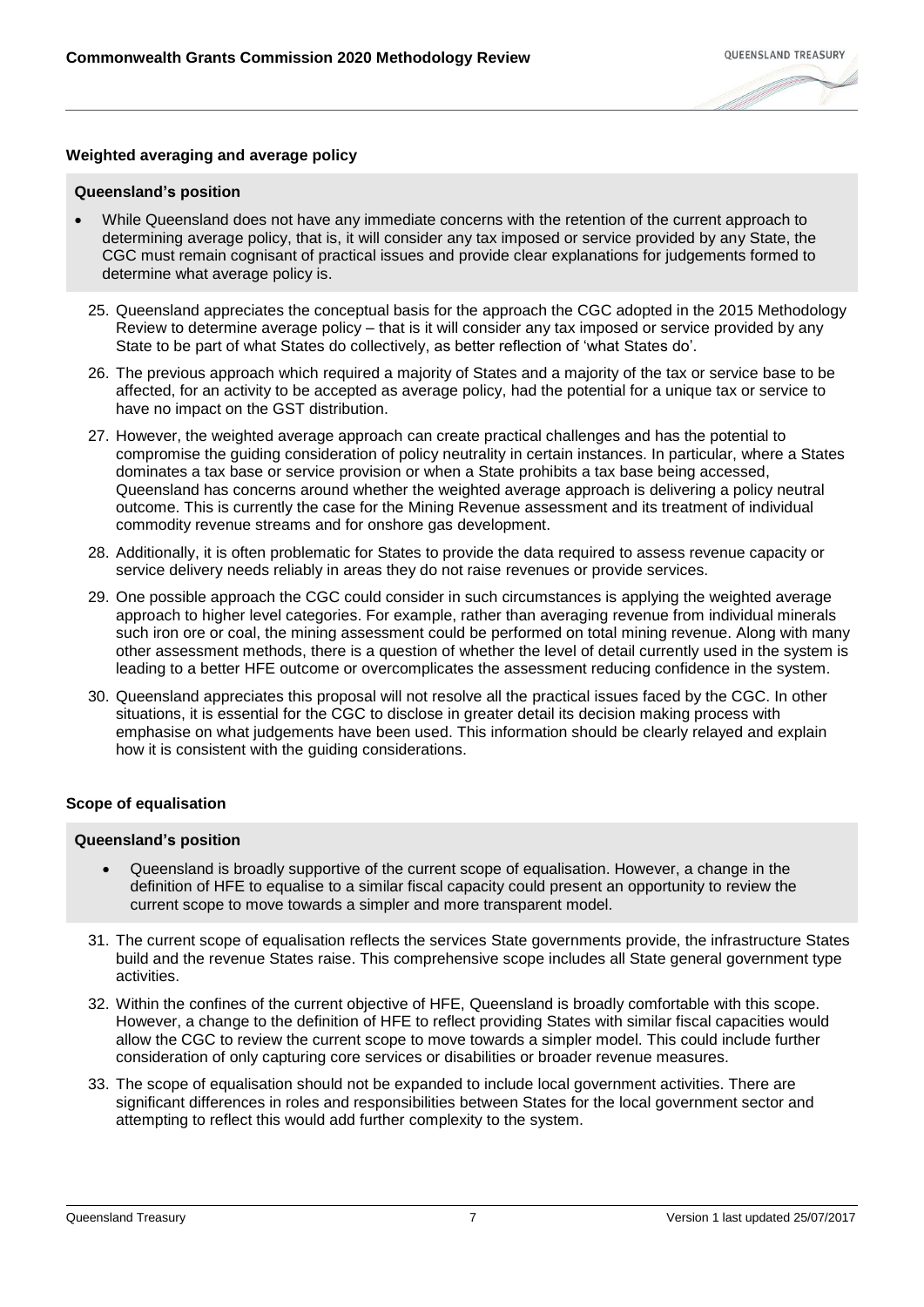#### **Disability measurement**

- In general, Queensland considers the CGC to reasonably reflect what States do and the disabilities they face. However, Queensland emphasises the importance of incorporating the most relevant and update to date data to accurately reflect what is happening.
- 34. Queensland strongly supports identifying factors (disabilities) affecting State finances that are beyond their direct control and which cause fiscal capacities to diverge. Such factors represent the underlying cost factors that States face when delivering services to their citizens and are critical for explaining the differences between States. However, Queensland maintains that the CGC's use of some disabilities, such as wage cost, still need further work to ensure the conceptual case has been met.
- 35. Queensland broadly supports the current application of disabilities in the expenditure assessments. These being:
	- Indigenous status
	- socioeconomic status
	- remoteness
	- age
	- urban/rural population
	- population growth
	- non-State sector
	- wage costs
	- regional costs
	- service delivery scale
	- national capital
	- cross-border
- 36. The system must continue to maintain the consideration given to States such as Queensland in relation to factors including:
	- decentralisation with a large geographical spread of regional population centres and the associated need for equitable access to services including education, health, transport and justice, and the costs associated with decentralisation; and
	- Queensland's high proportions of Indigenous people which have a greater effect on the costs of providing services.
- 37. The significant costs that come from decentralisation should not be underestimated and greater weight should be given to these costs. Queensland and its population is spread across many regional population centres – often thousands of kilometres from each other. The size and population distribution in Queensland has a significant impact on the funding required to provide access to critical services including education, health (such as regional hospitals of a standard to meet the regional population base) and transport.
- 38. It is important that the CGC continues to focus on identifying 'structural' disabilities rather than data adjustments when examining what disabilities should apply. There always needs to be a strong conceptual argument for incorporating a disability into the system to explain why fiscal capacities diverge between States. To the extent these factors can be kept at as high a level as possible, will keep the identification and measurement of disabilities as practical as possible and ensure simplicity and help build understanding of and confidence in the system.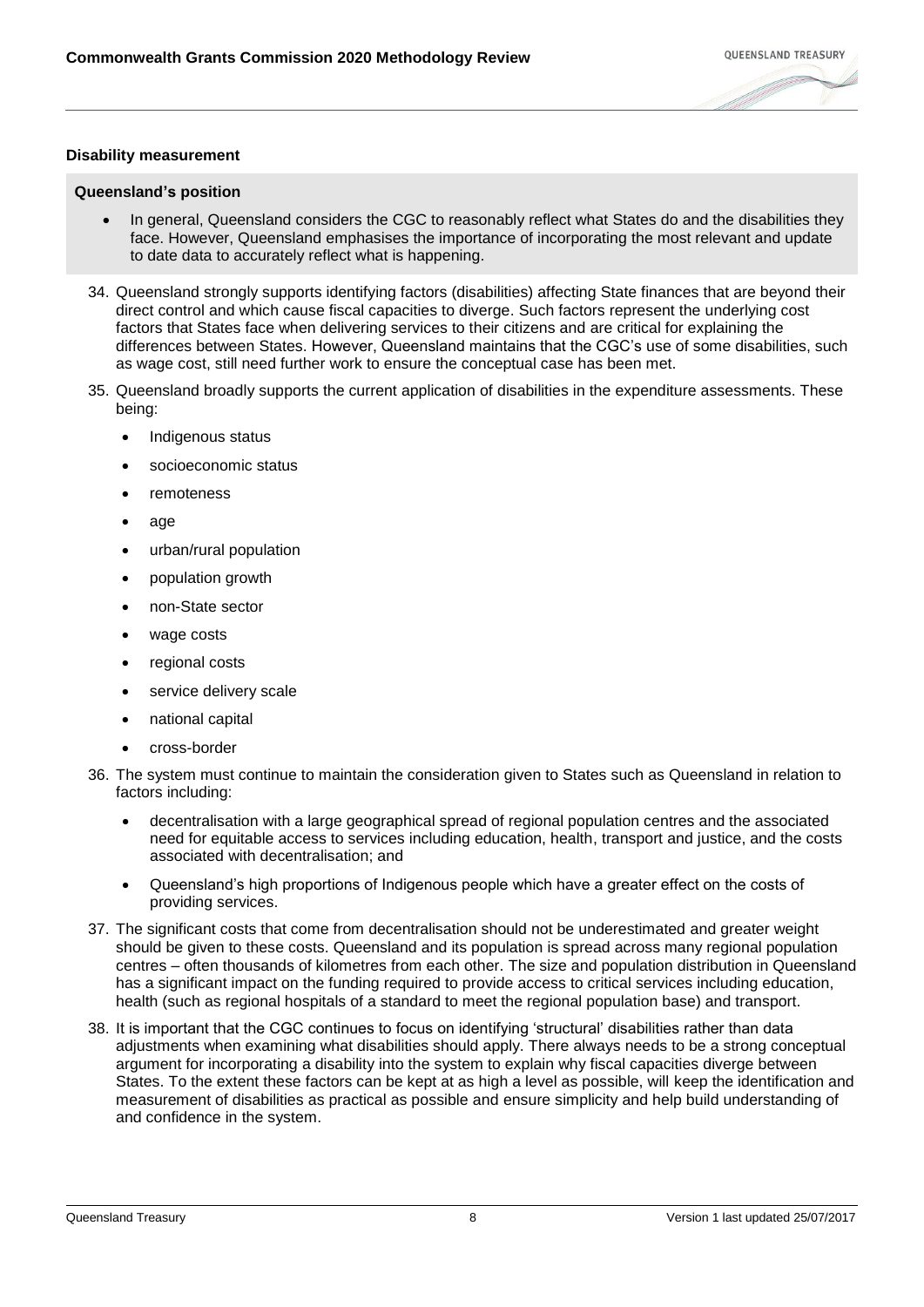- 39. To ensure these factors are accurately measured, Queensland would like to ensure the most relevant data continue to be utilised and maintained. Queensland encourages the Commission and the Commission's Staff to undertake State visits to gain a firsthand account of the costs and difficulties in delivering government services in regional and remote towns.
- 40. One assessment where Queensland continues to have conceptual concerns is the wages model. The current Wage Cost assessment model assumes that States' relative private sector wage levels can be regarded as a proxy for States' relative public sector wage requirements. Queensland and other States have long argued the wages assessment has severe conceptual and data limitations. For instance, the assessment assumes private sector wages are the sole driver of public sector wages, which is not reasonable or supported by evidence. While there may be a case that there are differences in the wages States pay that are beyond their control (potentially cost of living), there is little reason to believe the current model reliably captures these pressures. Additionally, the relationship between public and private sector wages had deteriorated in recent years, with Queensland demonstrating during the 2015 Methodology Review it was no longer statistically significant. As the conceptual case underpinning the model has not changed, Queensland considers it worth further examination by the CGC.

# **Policy neutrality**

- Queensland does not consider the current system creates a disincentive for States to pursue economic reforms or grow their economies in practice. While such disincentives may exist at a theoretical level, Queensland is not aware of hard evidence that these disincentives exist in practice.
- Queensland does not support the use of a State rotating average as it would add further complexity to the system, require further judgements by the CGC and would not reflect what States do.
- 41. The policy neutrality guiding consideration is an important cornerstone of HFE and failure to achieve policy neutrality risks both undermining the ability of the system to equalise States' capacities, and distorting incentives for States to change their tax or spending policies. However, while an important consideration, Queensland acknowledges policy neutrality is challenging to implement.
- 42. The current system's approach of using an average of policies of all States, on the assumption all States apply the same service delivery and revenue raising policies, is conceptually simple and transparent and likely to be reasonable in most circumstances, given the similarity between 'what States do'.
- 43. However, collectively, the policies of States set the 'standard' (that is, the average) so each State policy does ultimately affect the average to some degree, with some States' policies affecting it more than others. For instance, more populous States have a greater effect on average per capita revenues and expenses. Similarly States with high mineral production have a greater effect on average royalty rates, and States with high proportions of Indigenous people have a greater effect on the costs of providing services to Indigenous people. An approach based on internal standards of 'what States do' therefore cannot be completely free from State policy choices. That is, it can never be completely policy neutral.
- 44. Reflecting on this, the current system has been criticised for a lack of neutrality, and for consequently creating a range of perverse incentives which influence policy decision making and undermine efficiency. Frequently identified disincentives include:
	- reducing the incentive for a State to promote growth;
	- reducing the incentive to improve efficiency of service delivery;
	- providing incentives for States to over provide services where they have above average costs of service delivery and vice versa; and
	- providing incentives for States to over tax revenue bases where they have a revenue raising disadvantage and vice versa.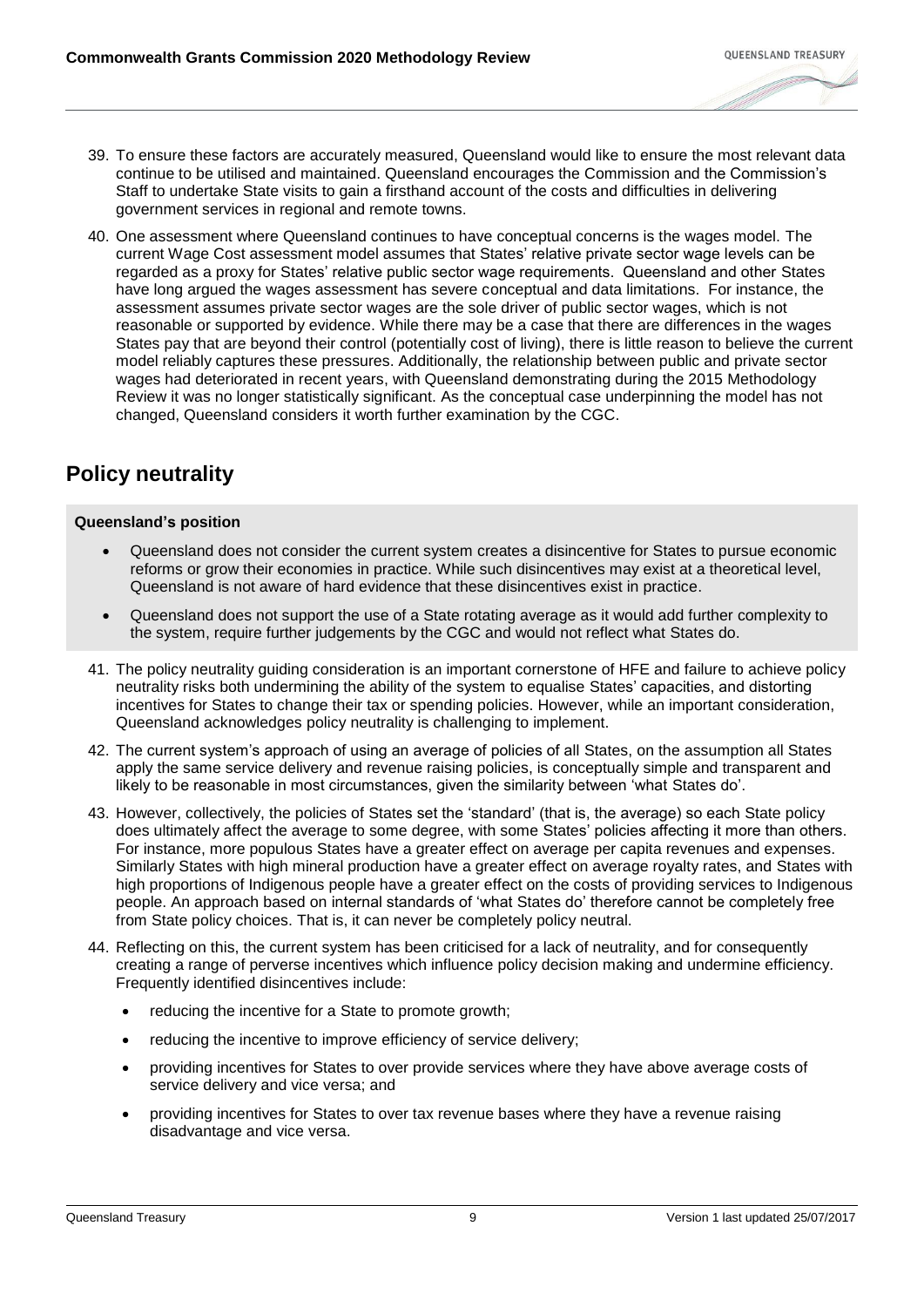- 45. As an example, consider the claim that HFE reduces the incentive to promote economic growth: it is theoretically possible that the incentive to pursue economic growth enhancing reform (through levers such as micro-economic reform, developing industries or investing in infrastructure to facilitate new industry) could be diminished because a State would only retain its population share of any increase in its revenue.
- 46. However, a distinction must be made between incentives or problems that exist in theory and those where there is evidence of the problem in practice. While it may be technically possible for States to influence their GST shares at the margin by changing their expenditure or tax mix, Queensland is not aware of any evidence that this is a factor for governments in the setting of expenditure and revenue policies.
- 47. The policy focus for States is on economic development, service provision and sound fiscal management. Governments focus on the benefits and risks that come from any particular policy change, rather than on possible outcomes of the CGC's processes.
- 48. Even where CGC distribution is considered, the impact on the distribution is often uncertain, as CGC processes can change and changes in other State policies need to be taken into account. Neither of these factors can always be clearly predicted.
- 49. Furthermore, to the extent the claim that the current system creates a disincentive to reform is true, the impact of the distribution would need to be large enough to have a material impact on the decisions of State governments. Queensland suggests that this is often not the case. Any reduction in GST would be outweighed by the benefits of reform.
- 50. Where potential HFE impacts are considered in the policy decision making process, they are at best lower order considerations. This means that many of the incentives or disincentives that are identified in the literature, and mentioned above, exist in theory but not to any meaningful degree in practice. A similar conclusion was reached by the 2012 GST Distribution Review, which suggested that while the current system creates perverse theoretical incentives in some instances, there is little practical evidence of efficiency losses.
- 51. While one option to absolutely ensure policy neutrality would be to equalise to an external standard, there are significant challenges with such an option.
- 52. Additionally, Queensland does not consider the use of a State rotating average is likely to address policy neutrality concerns. Such a proposal is likely to add additional complexity to the system and require further judgements by the CGC.
- 53. Queensland looks forward to reviewing work the CGC is currently undertaking in relation to elasticity adjustments, but there are a number of important questions the CGC must ask around whether incorporating such an adjustment will lead to an improved HFE outcome. There is a conceptual justification for elasticity adjustments being made in assessments. For example, high conveyance duty rates are likely to suppress property market activity and prices and therefore affect the assessment of the revenue base and the State's revenue raising capacity for conveyance duty. Policy neutrality considerations would require that this policy effect, if material, should be allowed for in the assessment.
- 54. However, there are likely to be significant practical issues with measuring such affects, including size and direction. There would need to be significant justification on simplicity, practicality and materiality grounds to add elasticity adjustments without risking questioning of the robustness of the system.
- 55. Another area Queensland suggests warrants further attention for policy neutrality concerns is the current Mining Revenue assessment.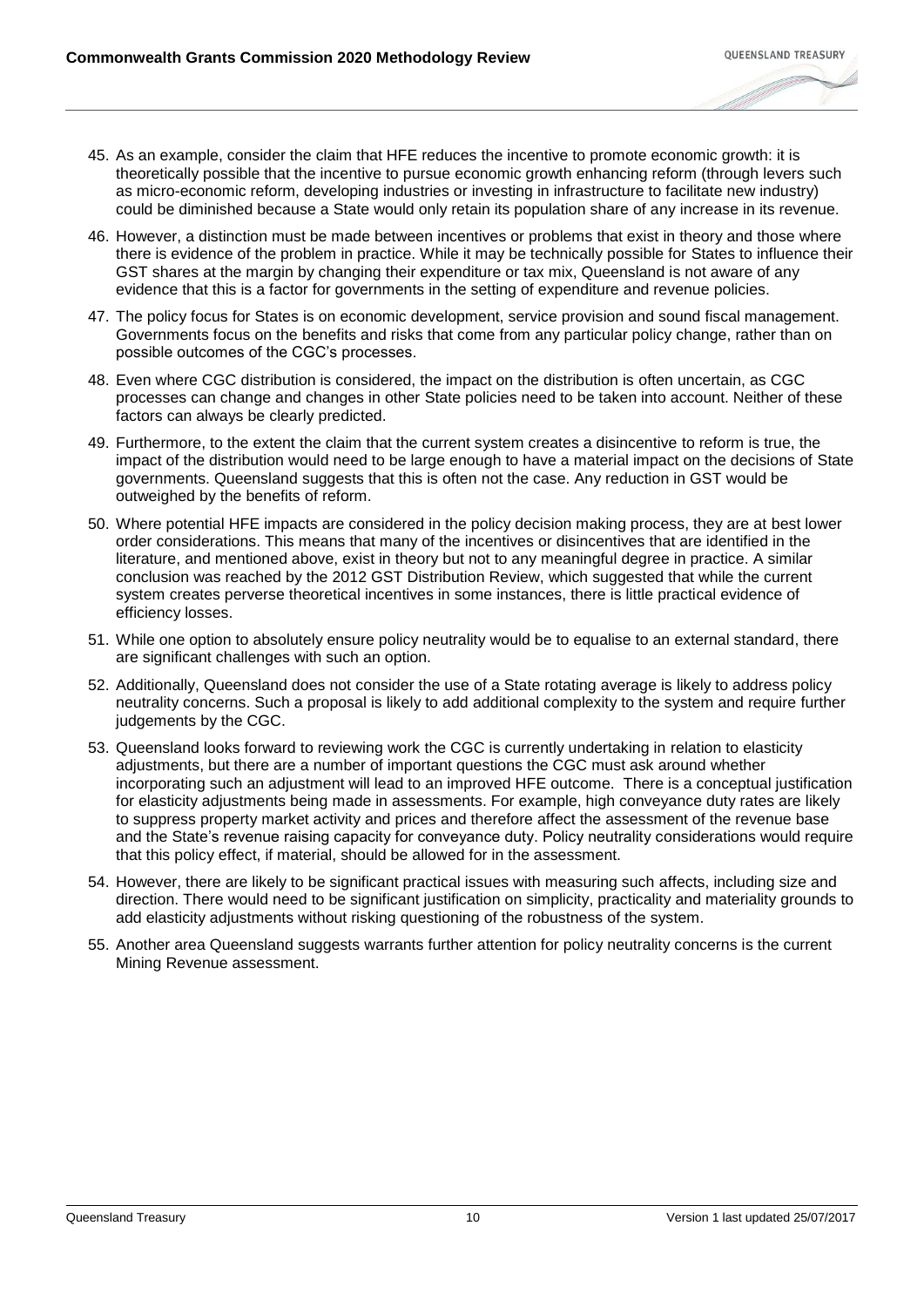#### **Appropriate treatment of mining revenue**

- Queensland supports an aggregated mining revenue assessment rather than assessing each mineral separately to achieve policy neutrality.
- 56. The treatment of mining revenue poses a particular challenge when it comes to policy neutrality. The challenge stems from two key issues: mining revenue is concentrated in two States (Western Australia and Queensland) and is not spread evenly across the country like many other revenue bases; and mining revenue has been large, and volatile, in recent years.
- 57. These two issues together have meant that mining revenue has been responsible for a large amount of redistribution of funds over the last decade or so. Under the current HFE system, the assessment of mining revenue leads to the largest redistribution impact of all current assessments. In 2015-16 mining revenue comprised around 6.9 per cent of all State revenue in aggregate, yet represented 80.3 per cent of the GST redistributed as a result of revenue assessments. Compared to an equal per capita basis, the mining assessment redistributed \$5,758 million at the CGC's 2017 update.
- 58. The Mining Revenue assessment is the primary reason Western Australia has experienced such a low relativity outcome recently, with the Mining Revenue assessment accounting for 82 per cent of Western Australia's revenue redistribution.
- 59. As mining revenue is concentrated in two States, so too does the impact of the redistribution fall disproportionately on two States. Specifically, Queensland with coal, and Western Australia with iron ore dominate the revenue base for different mining activity. Unlike other State own-source revenues such as conveyance duties or payroll taxes, which are broadly similar in each State, mineral reserves are disparate.
- 60. While the core of the challenge the concentration of mining revenue in two States cannot be altered, it is worth considering whether the method used by the CGC to assess mining revenue is appropriate, given the concentrated nature of the revenue stream.
- 61. Under the current system, mining revenue is assessed mineral by mineral. Given the dominance of Western Australia and Queensland in iron ore and coal respectively, the policy of one State effectively becomes the policy average for HFE purposes, which in turn creates policy neutrality concerns, whether acted on or not.
- 62. While acknowledging this issue, the CGC is yet to find an alternative approach that would allow equalisation to occur without risking creating a policy incentive for a particular State.
- 63. Queensland suggests an aggregated mining revenue assessment could be examined further and considered by the CGC. Under this approach, all mining revenue would be considered together – rather than assessing each mineral separately. This approach could greatly enhance the policy neutrality of the assessment while still assessing each State's relative capacity to raise revenue through mining royalties. It could also remove the potential for minerals to redistribute a substantial proportion of revenue when a single State opts to change a commodity's royalty rate. While no option is without its problems, an aggregated mining revenue assessment would strike a better balance between the need to equalise for differences in revenue raising capacity, and the benefits of the system remaining policy neutral.
- 64. Such an approach would also be consistent with simplifying the system and making it more transparent to stakeholders. This would again help improve the robustness of the system and enhance its credibility because no one particular revenue stream is driving HFE outcomes.
- 65. While alternative options also exist which the CGC should further examine and consult on, including discounting of mining revenue, a, the significant challenges posed by mining suggest further effort is warranted.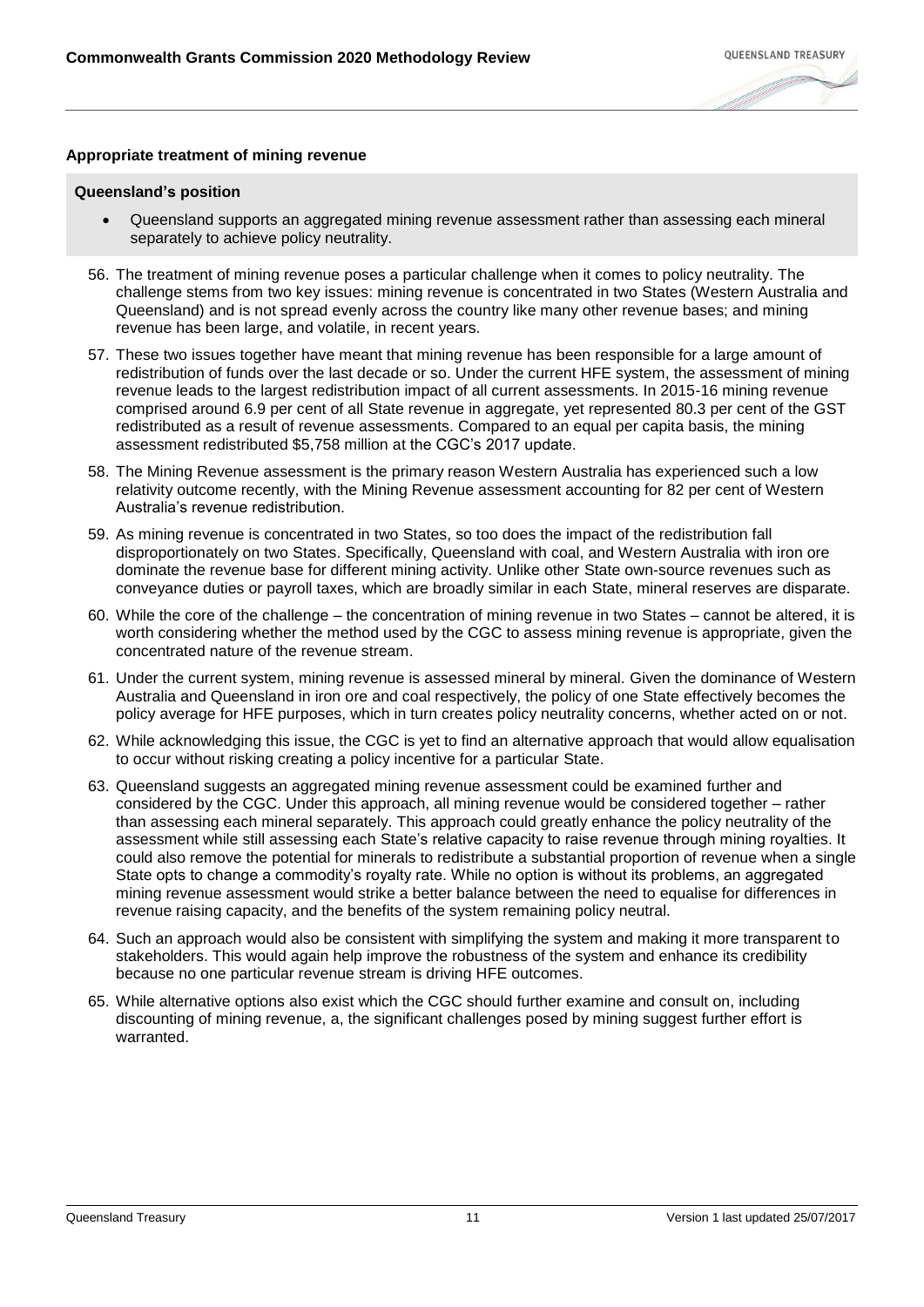# **Practicality**

- Queensland supports maintaining the uniform set of discounts, and reviewing where discounting has been used to ensure that the level used is appropriate.
- Queensland supports extending the application of discounts to cases where they could be used to more effectively respond to methodological issues which the existing framework is unable to adequately deal with.
- Further consideration and examination should be undertaken of an increase to the current materiality thresholds to \$50 per capita. However, other factors should also be considered when deciding the inclusion or otherwise of an assessment.
- 66. Queensland emphasises the importance of the practicality, particularly the element of simplicity, in implementing the current system. The current process remains highly complex and it is arguable the current level of detail on which the current system operates delivers overall outcomes that are better than could be achieved under a simpler model.
- 67. Additionally, the uncertainty in outcomes from the current system can create challenges for States seeking to plan for the sustainable provision of services. This has become more of a concern in recent times, as relativity outcomes under the HFE system have become increasingly volatile. Volatility appears to be the result of a combination of factors, including changes in different States' fiscal capacities relative to each other, and is magnified by issues in the methodology.
- 68. Queensland supports maintaining a uniform set of discounts. Establishing the levels of uncertainty generated by methodological or data quality issues is necessarily imprecise and based on judgement. Applying a uniform set of discounts where levels of uncertainty are judged to be "low", "medium" or "high" is preferable to setting levels of discount individually for each category.
- 69. Queensland supports continuing the current levels of discounting to allow the CGC to partially recognise the influence of a disability when the presumptive case for the disability has been established but there are concerns with the data. However, where a discount of 50 per cent is applied, the CGC may wish to consider other factors including the reliability and the strength of a conceptual case for the assessment.
- 70. The current discounts applied should be reviewed to ensure they are still appropriate. In general, Queensland considers that caution should be exercised in removing existing discounts, and discounting should only be removed from existing assessments where the concerns the discount was addressing have been resolved. In cases where uncertainty remains, Queensland supports retaining discounts.
- 71. The CGC may also wish to consider extending the application of discounts to cases where they can be used to more effectively respond to methodological issues which the existing framework is unable to adequately deal with. For example, a discount to the Mining Revenue assessment is another way of addressing the policy neutrality issues raised by this assessment.
- 72. Queensland supports the proposal to increase the materiality thresholds as these are likely to encourage the development of simpler assessments based on broad indicators. At the same time, it is important to ensure that the thresholds are not applied in a mechanical way. Materiality thresholds are a useful tool to prevent the assessments from becoming increasingly complex, but are one of a number of important considerations, such as reliability and the strength of a conceptual case.
- 73. Instances where materiality should not be applied as a mechanical rule include:
	- where a disability does not meet materiality thresholds, but its redistribution is close to \$50 per capita, the CGC should consider retaining the assessment if the conceptual case is strong and underlying data is robust and stable; and
	- where the redistribution from a disability is likely to be highly variable between years, these disabilities should be retained as they may satisfy materiality thresholds in future updates. One example of this is the Natural Disaster Relief and Recovery Arrangements assessment.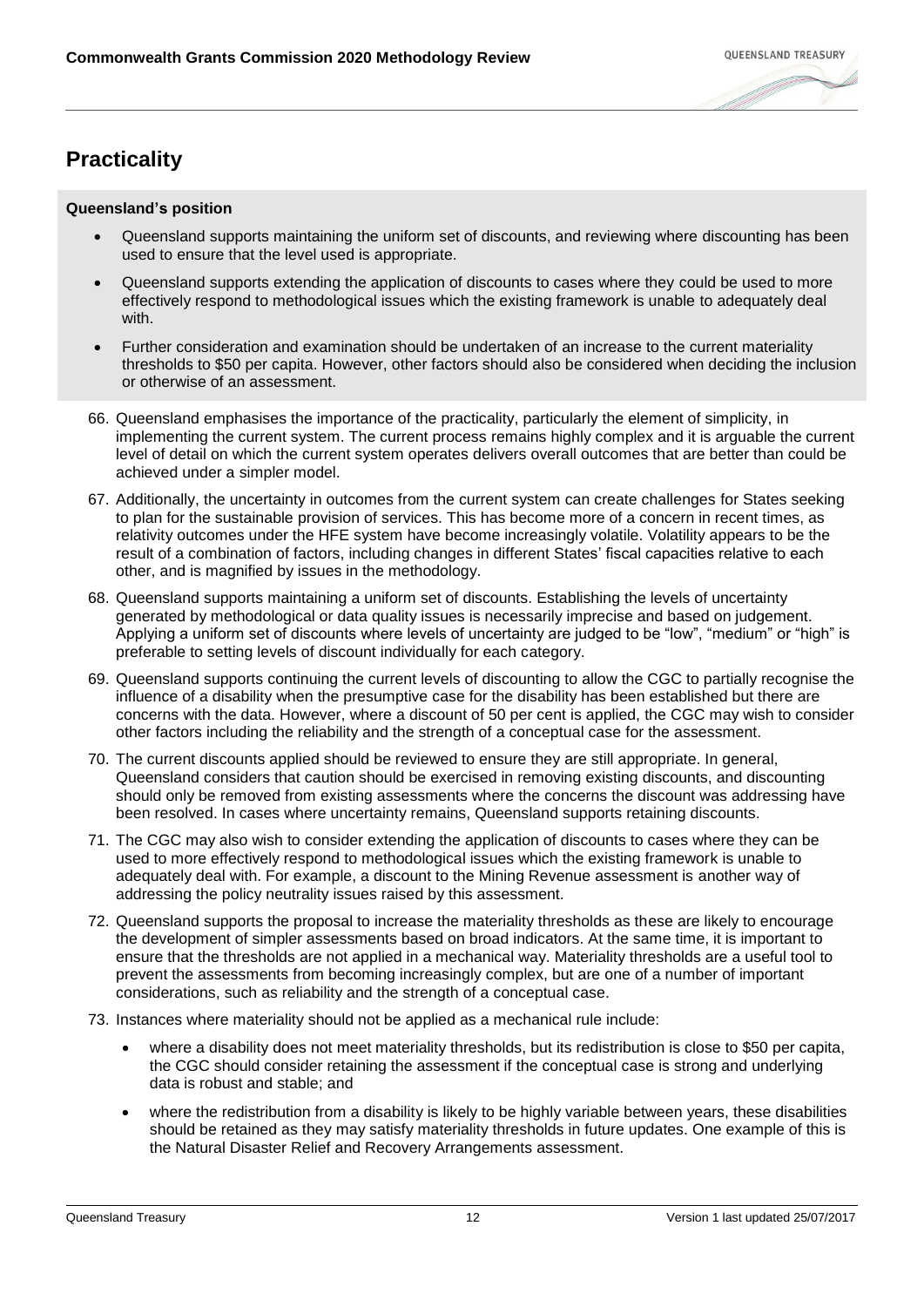# **Contemporaneity**

- Queensland supports achieving contemporaneity as far as reliable data will allow. However, it should not come at the cost of simple, reliable and robust assessments with broadly stable outcomes.
- There are substantial practical limitations and complexities in implementing greater contemporaneity that mean a contemporaneous approach is unlikely to better achieve HFE than the current lagged average approach.
- 74. Queensland supports achieving contemporaneity as far as reliable data will allow. Without that, the capacity to provide services and the associated infrastructure at similar standards can arguably be compromised (while noting that States should be able to manage some variation in their fiscal capacities from year to year).
- 75. However, Queensland recognises the challenges faced by the CGC in implementing contemporaneity given lags in the data used to calculate States' relative fiscal capacities.
- 76. In recent years there has been a rapid divergence in relative State fiscal circumstances. In this environment, assessed relativities, using three-year historical averages, have appeared increasing less appropriate as they do not provide States with grant shares which reflect their relative circumstances in the application year. Under the current system, the relativities recommended by the CGC reflect State polices and circumstances that existed between two and five years before the relativities are applied.
- 77. Equalising State fiscal capacities in the application year could theoretically be achieved by eliminating time lags. The CGC has proposed alternative models in their Staff Research Paper *CGC 2017-05-S: Options for Improving Contemporaneity*, which could potentially lead to better contemporaneity and equalisation in the application year. While a one-year model would be more contemporaneous, volatility would likely increase, creating further challenges for State governments seeking to manage their budgets.
- 78. Fully contemporaneous assessments could place greater reliance on projections of important data, with revisions (completion payments) made after actual data becomes available. However, any move away from using historical (real) data for assessment purposes would likely have to involve the CGC making projections about the relative fiscal capacities and expenditure requirements of States in the future.
- 79. While theoretically attractive, there is little evidence suggesting this method would be an improvement on the current approach, for several reasons.
- 80. Firstly, it may not be worthwhile to implement a fully contemporaneous assessment where significant revisions are required each year to offset inaccurate projections. The revisions may create as much volatility as the original movements, and may themselves result in a State not being equalised in a particular year (due to a need to compensate for an inappropriately large or small payment the year before).
- 81. Secondly, data required at the level of detail for forward estimates may not be readily available from States. This could lead to a process of applying trends from historical data in order to prepare forecasts, which could prove problematic where revenues are subject to fluctuating economic cycles such as housing and mining.
- 82. Finally, it would also be necessary to develop a methodology for creating forecasts for relativity purposes. State's own forecasts are likely to rely on different assumptions and methodologies which could make them unsuitable for use in the CGC's methodology. It is possible that forecasting the data required is not practical with the current level of complexity in the CGC's assessments.
- 83. In previous reviews, States have flagged that the ability to accurately predict the outcome is precisely what is lacking in the current system. Forecasting or estimating application year data may simply add a layer of complexity to the current process, and not necessarily guarantee improved results. Rather the completion payment, as a result of actual data becoming available, could come as a significant shock.
- 84. If full contemporaneity is to be attempted, the CGC may need to develop assessment methods that are simpler and broader, which may be better suited to the forecasting of key parameters.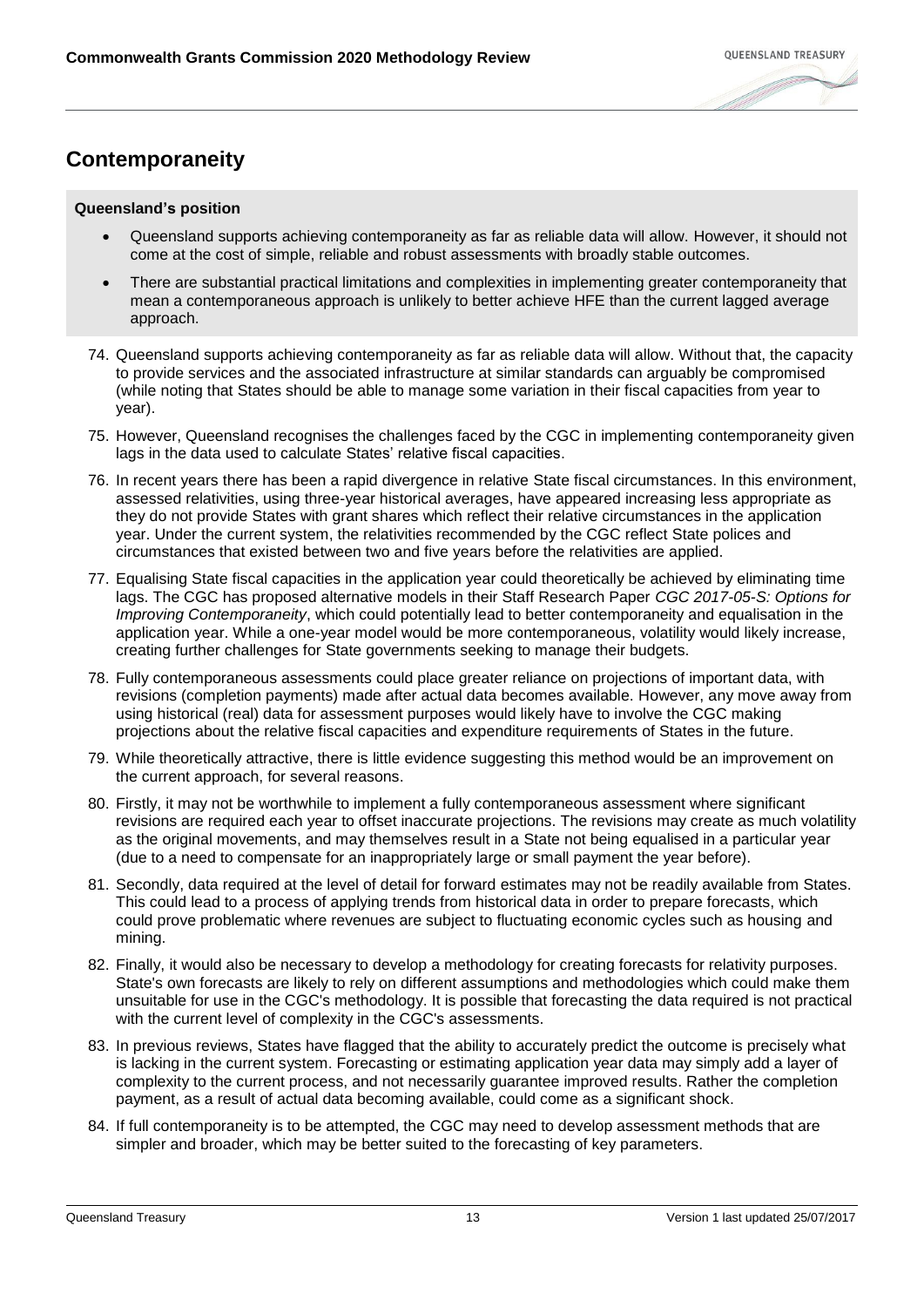- 85. Contemporaneity should not come at the cost of simple, reliable and robust assessments with broadly stable outcomes. There are substantial practical limitations and complexities in implementing greater contemporaneity that mean a contemporaneous approach is unlikely to better achieve HFE than the current lagged average approach. In the past, New South Wales flagged that this concept does not represent a solution to the problem - it merely casts it in a different form. The current system of a two-year lag and three-year averaging period can be considered to represent a compromise between contemporaneity and other considerations (accuracy, predictability, data availability and stability).
- 86. The three-year lagged average approach also assists States with budget management, in that any State's GST revenue is not immediately subject to the volatile outcomes in other States or the unpredictability of State own-source revenue. For example, while the equalisation system will see a State compensated by the other States for expenses incurred in addressing natural disasters, other States do not bear this cost unexpectedly in the year in which the disasters occur. States can plan to absorb those costs through reductions in GST revenue as the relevant year moves through the equalisation system.
- 87. Further work must be undertaken before a more contemporaneous approach could be considered. Any benefits from greater contemporaneity need to be weighed against the uncertainties such a model would introduce into the system. There is potential for a more contemporaneous model to lead to greater revenue volatility which is unlikely to help build confidence in the system and poses significant risks to the credibility of HFE.

### **Treatment of Commonwealth payments to States**

- Queensland supports the overarching framework the CGC uses to determine if a Commonwealth payment should either impact or not impact HFE. However, any change to the treatment of Commonwealth payments is challenging given the significant variation in the basis and reason for Commonwealth payments.
- 88. The Commonwealth supports States in a range of ways, most notably through tied funding Special Purpose Payments and National Partnership Payments.
- 89. The provision of tied funding gives the Commonwealth the opportunity to influence expenditure in areas of State responsibility. However, they are also a source of increasing contention within federal-State relations and a potential challenge to achieving HFE.
- 90. Specific Purpose Payments constitute around 20 per cent of total State Government revenues. Under the current system, the financial capacities of the States are equalised by examining most (significant) revenue sources and expenditure requirements, including Commonwealth payments.
- 91. However, this approach can, in certain circumstances, be perceived as overriding national objectives and agreements established between Commonwealth and State Governments to achieve a specific outcome.
- 92. While this is appropriately a consideration of governments, for the CGC the significant variation in how these funds are provided (e.g. needs, efficient price, special treatment) suggests there is a need to address complex impacts, rather than a simple 'all-in' or 'all out' approach.
- 93. Perhaps even more challenging in the area of tied funding is the ability for the Commonwealth to direct the CGC to not include certain payments entirely at its discretion. Such action has the potential to undermine the equalisation process, particularly where it is exercised in an arbitrary manner.
- 94. In addition to tied funding, the Commonwealth supports States in a range of other ways including through industry assistance (where provided to industries focussed in one particular State) or regulation amendments to support particular projects or areas. To the extent that these types of support enhance the fiscal capacity of a particular State, the CGC may wish to further examine whether or how this assistance could be incorporated into the assessment of HFE.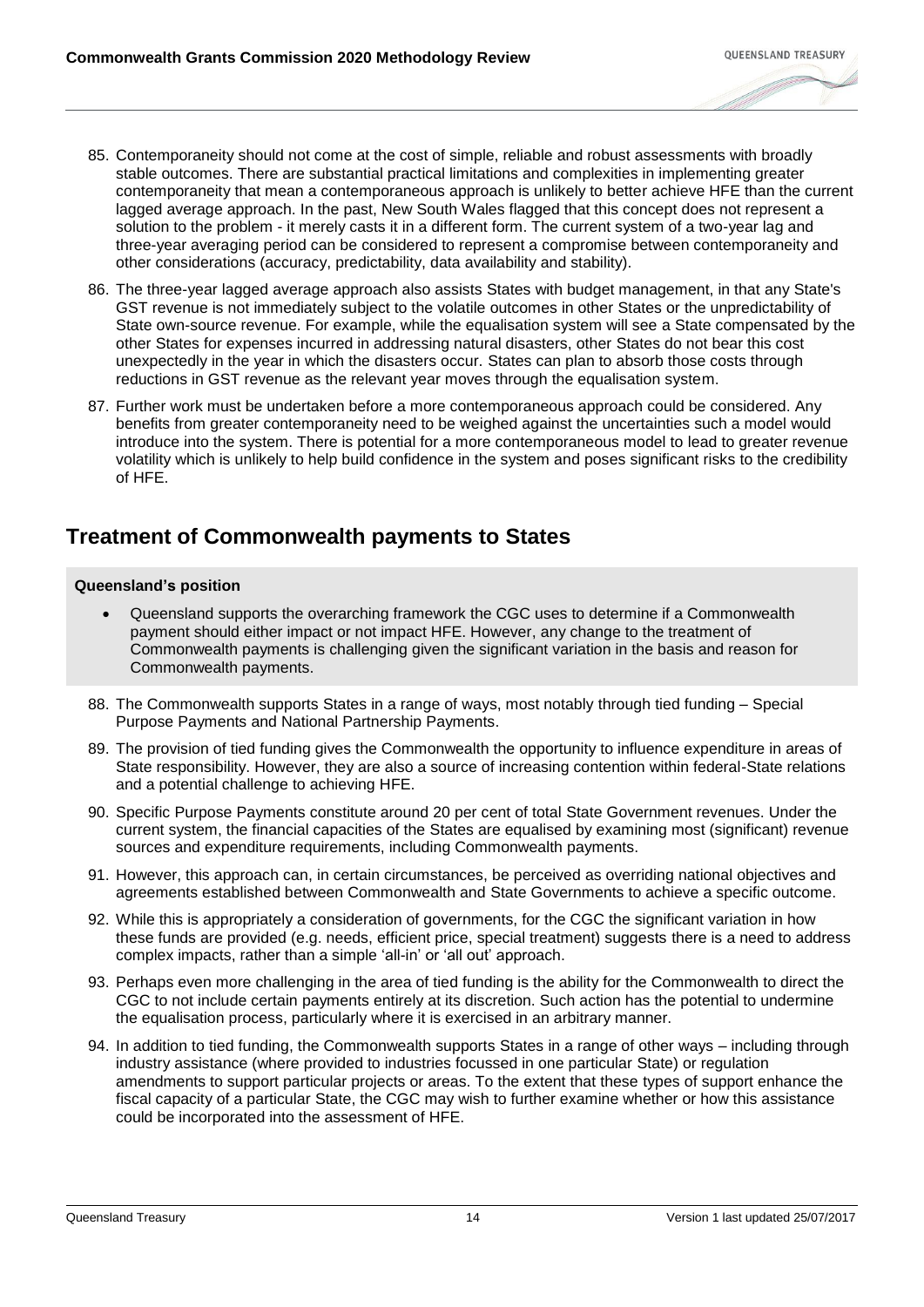# **Assessment guidelines**

- Queensland supports retaining the assessment guidelines for the 2020 Review to ensure the CGC takes a consistent approach in developing assessments and that the assessments are conceptually sound, reliable and as transparent and simple as possible.
- 95. While supportive of the assessment guidelines, Queensland suggests the CGC may wish to consider the development and publication of short structured notes outlining how each assessment is constructed and the judgment used against each of the guiding considerations. Such documentation would be invaluable to stakeholders, helping to build understanding of and confidence in the system.